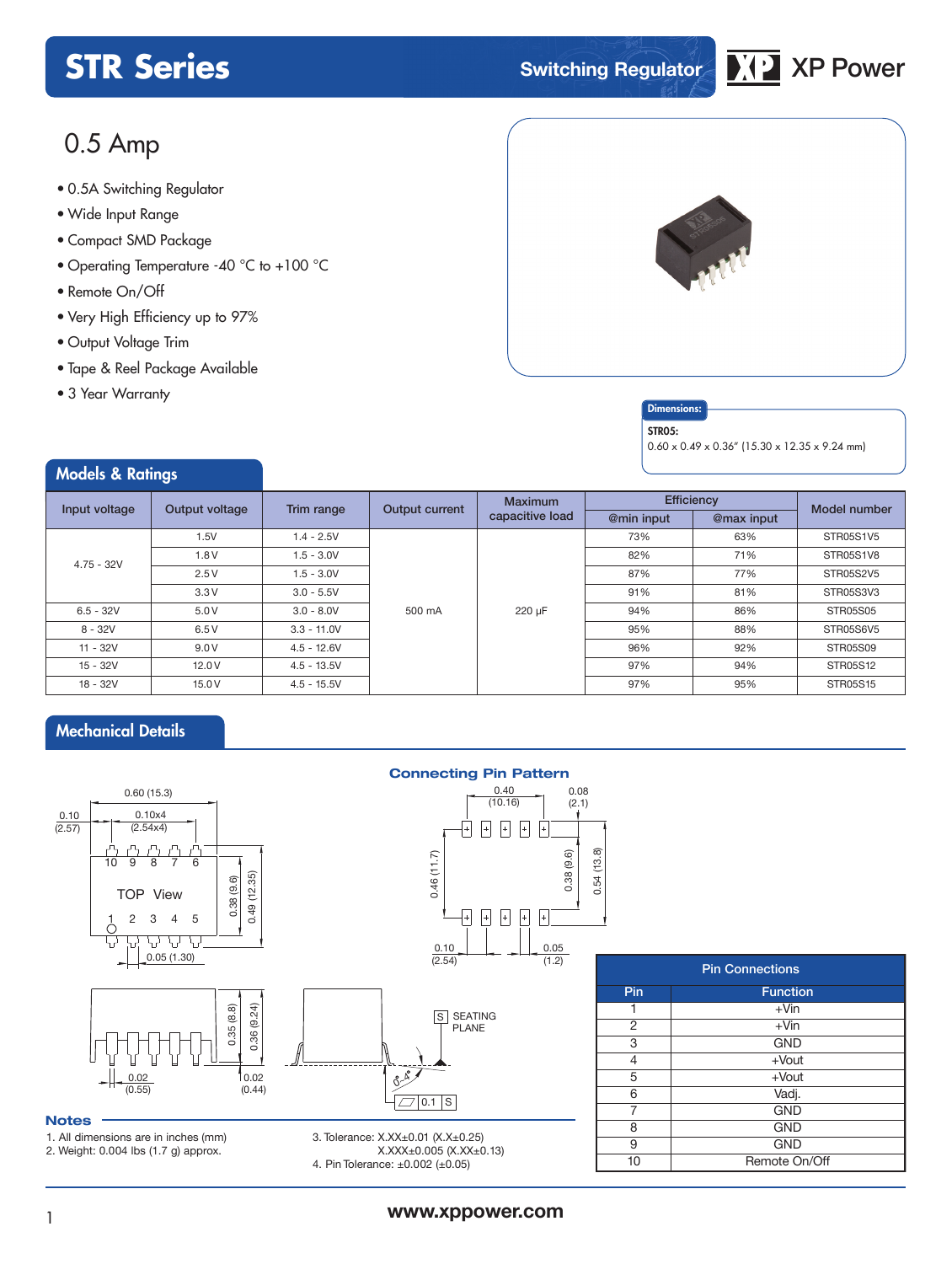

Input

| -----                         |                    |                                                                                                                                                                                                  |                |              |                                                                                                                                                                                                                                                 |
|-------------------------------|--------------------|--------------------------------------------------------------------------------------------------------------------------------------------------------------------------------------------------|----------------|--------------|-------------------------------------------------------------------------------------------------------------------------------------------------------------------------------------------------------------------------------------------------|
| Characteristic                | <b>Minimum</b>     | <b>Typical</b>                                                                                                                                                                                   | <b>Maximum</b> | <b>Units</b> | <b>Notes &amp; Conditions</b>                                                                                                                                                                                                                   |
| Input Voltage Range           |                    |                                                                                                                                                                                                  | 32             | <b>VDC</b>   | See Models and Ratings table. A 22 µF / 50 V capacitor is<br>required across the input for voltages above 28 VDC. Input<br>voltages must be >1.5 V higher than output voltage for 3.3 V<br>to 5 V versions and >3.0V for 6.5 V to 15 V versions |
| Input Filter                  | Internal Capacitor |                                                                                                                                                                                                  |                |              |                                                                                                                                                                                                                                                 |
| Input Surge                   |                    |                                                                                                                                                                                                  | 34             | VDC for 1 s  |                                                                                                                                                                                                                                                 |
| Input Current - No Load       |                    | 5                                                                                                                                                                                                |                | mA           |                                                                                                                                                                                                                                                 |
| Input Current - Remote On/Off |                    |                                                                                                                                                                                                  | 35             | uA           | At 24 V input                                                                                                                                                                                                                                   |
| Remote On/Off                 |                    | ON: Logic high (2.4 - 5 V) or open circuit<br>OFF: Logic low (<1.6 V) or short pin 10 to pin 7, 8 or 9<br>Input current is 35 µA max at nominal input voltage when output is remotely turned off |                |              |                                                                                                                                                                                                                                                 |

| <b>Output</b>                   |                |                |                |               |                                                                              |
|---------------------------------|----------------|----------------|----------------|---------------|------------------------------------------------------------------------------|
| Characteristic                  | <b>Minimum</b> | <b>Typical</b> | <b>Maximum</b> | <b>Units</b>  | <b>Notes &amp; Conditions</b>                                                |
| Output Voltage                  | 1.4            |                | 15.5           | <b>VDC</b>    | See Models and Ratings table                                                 |
| Initial Set Accuracy            |                | ±2.0           | ±3.0           | %             |                                                                              |
| Minimum Load                    |                |                |                | A             | No minimum load required                                                     |
| Line Regulation                 |                | ±0.2           | ±0.4           | $\frac{0}{6}$ | 1.5 V to 6.5 V                                                               |
|                                 |                | ±0.1           | ±0.2           |               | 9 V to 15 V                                                                  |
| Load Regulation                 |                | ±0.4           | $\pm 0.6$      | $\frac{0}{6}$ | 1.5 V to 6.5 V                                                               |
|                                 |                | ±0.25          | ±0.4           |               | 9 V to 15 V                                                                  |
| <b>Transient Response</b>       |                | 2              |                | % deviation   | Recovery within 1% in less than 100 us for a 50% load<br>change.             |
| Ripple & Noise                  |                | 30             |                | mV pk-pk      | 1.5V to 6.5V, 20 MHz bandwidth. Measured using 0.47 µF<br>ceramic capacitor. |
|                                 |                | 40             |                |               | 9V to 15V. 20 MHz bandwidth. Measured using 0.47 µF<br>ceramic capacitor.    |
| <b>Short Circuit Protection</b> |                |                |                |               | Continuous, with auto recovery                                               |
| Maximum Capacitive Load         |                |                | 220            | μF            |                                                                              |
| <b>Temperature Coefficient</b>  |                |                | 0.02           | $%$ / $°C$    |                                                                              |

# **General**

| Characteristic                  | <b>Minimum</b> | <b>Typical</b><br><b>Maximum</b> |     | <b>Units</b>              | <b>Notes &amp; Conditions</b> |
|---------------------------------|----------------|----------------------------------|-----|---------------------------|-------------------------------|
| Efficiency                      |                | 94                               |     | %                         | See Models and Ratings table  |
| Isolation: Input to Output      |                |                                  |     |                           | No isolation                  |
| <b>Switching Frequency</b>      | 280            | 330                              | 380 | kHz                       |                               |
| Mean Time Between Failure       |                | 2.0                              |     | <b>MHrs</b>               | MIL-HDBK-217F, +25 °C GB      |
| Weight                          |                | 0.004(1.7)                       |     | $\mathsf{lb}(\mathsf{g})$ |                               |
| Moisture Sensitivity Level      | Level 2        |                                  |     |                           | IPC/JEDEC J-STD-020D.1        |
| Case Flammability               | UL 94V-0 Rated |                                  |     |                           | Non conductive black plastic  |
| Lead-Free Reflow Solder Process |                |                                  |     |                           | IPC/JEDEC J-STD-020D.1        |

| Environmental                |                |                |                |              |                               |
|------------------------------|----------------|----------------|----------------|--------------|-------------------------------|
| Characteristic               | <b>Minimum</b> | <b>Typical</b> | <b>Maximum</b> | <b>Units</b> | <b>Notes &amp; Conditions</b> |
| <b>Operating Temperature</b> | $-40$          |                | $+100$         | °C           | See Derating Curve.           |
| Storage Temperature          | $-55$          |                | $+125$         | °C           |                               |
| Case Temperature             |                |                | $+95$          | °C           |                               |
| Thermal Shutdown             |                | 160            |                | °C           | Measured internally           |
| Humidity                     |                |                | 95             | %RH          | Non-condensing                |
| Cooling                      |                |                |                |              | Natural convection            |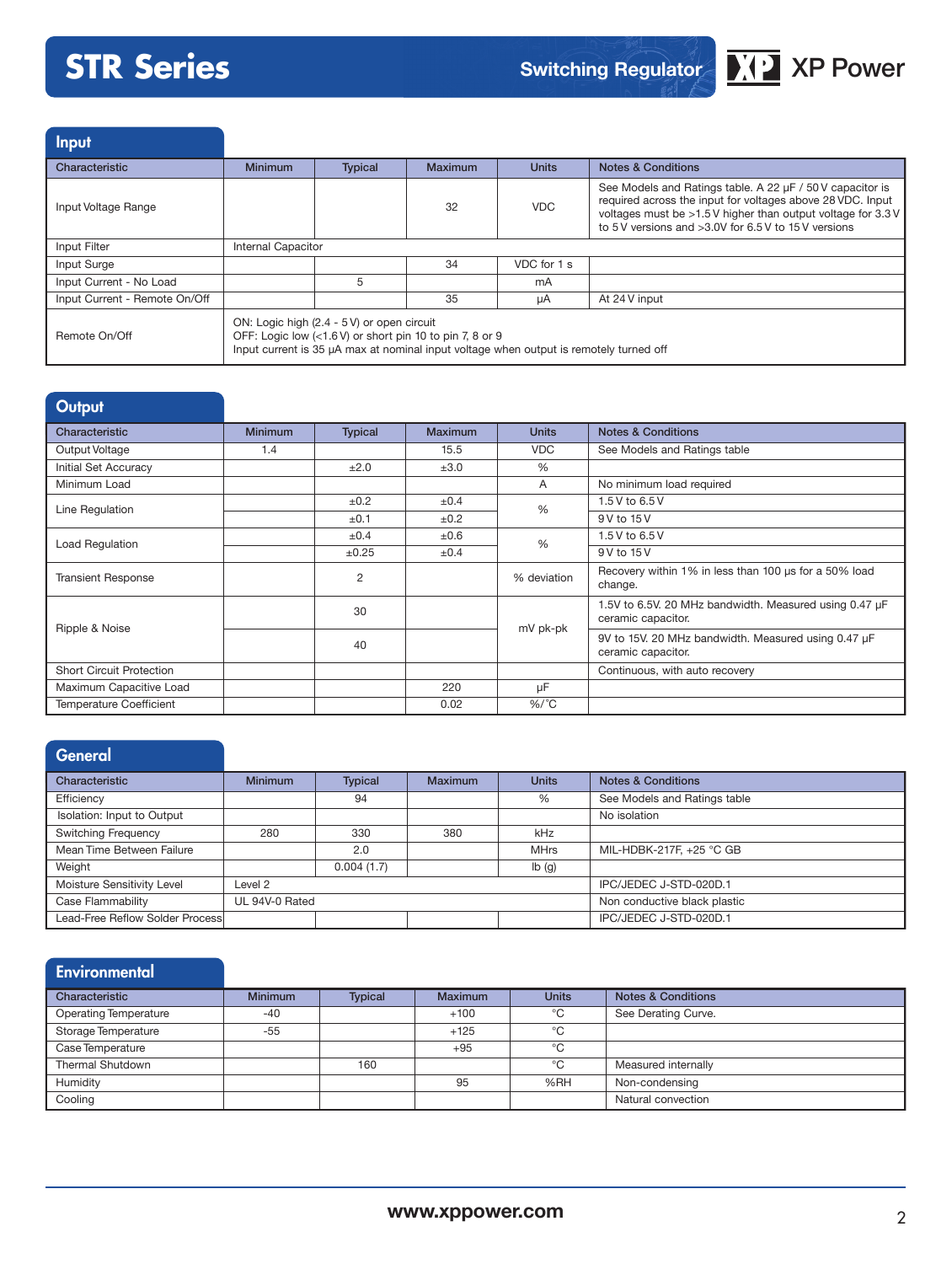

# Safety Approvals

| Agency      | Standard | <b>Test Level</b>                | <b>Notes &amp; Conditions</b> |  |  |  |  |  |  |  |  |
|-------------|----------|----------------------------------|-------------------------------|--|--|--|--|--|--|--|--|
| CE          |          | Meets all applicable directives  |                               |  |  |  |  |  |  |  |  |
| <b>UKCA</b> |          | Meets all applicable legislation |                               |  |  |  |  |  |  |  |  |

# EMC: Emissions

| <b>Phenomenon</b> | Standard | <b>Test Level</b> | <b>Notes &amp; Conditions</b>                  |  |  |  |
|-------------------|----------|-------------------|------------------------------------------------|--|--|--|
| Conducted         | EN55022  | Class B           | With external components, see application note |  |  |  |
| Radiated          | EN55022  | Class B           |                                                |  |  |  |

# EMC: Immunity

| <b>Phenomenon</b> | <b>Standard</b> | <b>Test Level</b>     | Criteria | <b>Notes &amp; Conditions</b>                                         |
|-------------------|-----------------|-----------------------|----------|-----------------------------------------------------------------------|
| ESD               | EN61000-4-2     | $±8$ kV air discharge |          |                                                                       |
| Radiated          | EN61000-4-3     | 3 V/m                 |          |                                                                       |
| EFT/Burst         | EN61000-4-4     | $\pm 0.5$ kV          | A        | With external capacitor,<br>suggested part is CHEMI-CON KY 330µF/100V |
| Conducted         | EN61000-4-6     | 3 V rms               |          |                                                                       |
| Magnetic Fields   | EN61000-4-8     | $3$ A/m               |          |                                                                       |

# Mechanical Details



### **Notes**

- 1. All dimensions are in inches (mm) 2. Weight: 0.004 lbs (1.7 g) approx.
- 3. Tolerance: X.XX±0.01 (X.X±0.25) X.XXX±0.005 (X.XX±0.13) 4. Pin Tolerance: ±0.002 (±0.05)

## **Connecting Pin Pattern**



| <b>Pin Connections</b> |                 |  |  |  |  |  |  |  |  |  |
|------------------------|-----------------|--|--|--|--|--|--|--|--|--|
| Pin                    | <b>Function</b> |  |  |  |  |  |  |  |  |  |
| 1                      | $+V$ in         |  |  |  |  |  |  |  |  |  |
| 2                      | $+V$ in         |  |  |  |  |  |  |  |  |  |
| 3                      | <b>GND</b>      |  |  |  |  |  |  |  |  |  |
| 4                      | $+$ Vout        |  |  |  |  |  |  |  |  |  |
| 5                      | $+$ Vout        |  |  |  |  |  |  |  |  |  |
| 6                      | Vadj.           |  |  |  |  |  |  |  |  |  |
|                        | <b>GND</b>      |  |  |  |  |  |  |  |  |  |
| 8                      | <b>GND</b>      |  |  |  |  |  |  |  |  |  |
| 9                      | <b>GND</b>      |  |  |  |  |  |  |  |  |  |
| 10                     | Remote On/Off   |  |  |  |  |  |  |  |  |  |